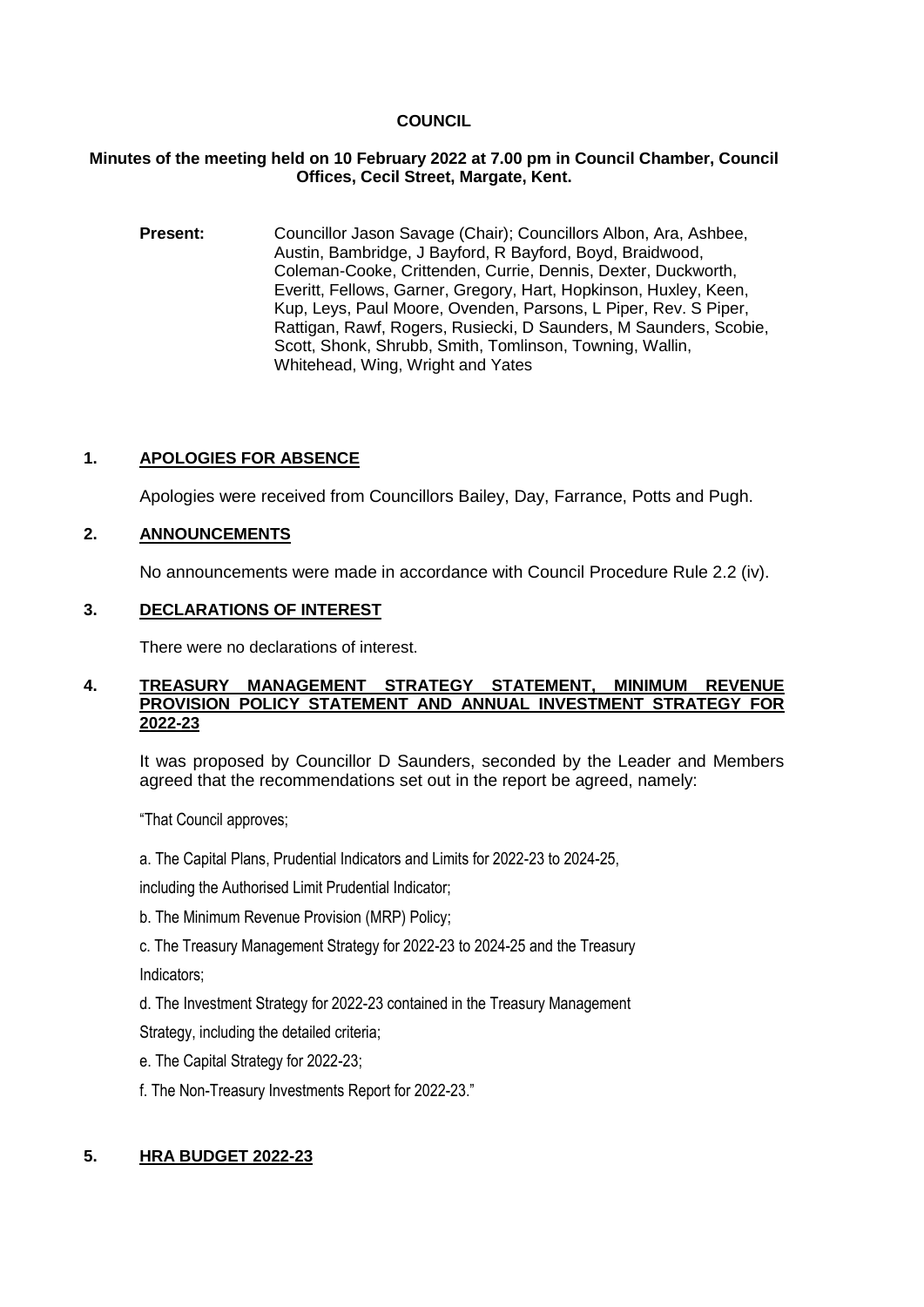It was noted that in accordance with council procedure rule 17.6, a recorded vote would be taken on the motion or any amendments and substantive motions.

It was proposed by Councillor D Saunders and seconded by the Leader, that the recommendations set out in the report be agreed, namely:

"That Council approves:

- 1. 1. That the revised HRA budget estimates for 2022-23 are approved;
- 2. 2. That the revised Housing Revenue Account capital programmes (Annex 1) for
- 3. 2022-26 are approved;
- 4. 3. That the HRA business plan is noted.
- 5. 4. That the cap on leasehold insurance at £100 per annum is removed."

The Deputy Monitoring Officer conducted a recorded vote on the motion as follows:

49 Members voted in favour of the motion: Councillors Albon, Ara, Ashbee, Austin, Bambridge, J. Bayford, R. Bayford, Boyd, Braidwood, Coleman-Cooke, Crittenden, Currie, Dennis, Dexter, Duckworth, Everitt, Fellows, Garner, Gregory, Hart, Hopkinson, Huxley, Keen, Kup, Leys, Paul Moore, Ovenden, Parsons, L. Piper, S. Piper, Rattigan, Rawf, Rogers, Rusiecki, D. Saunders, M. Saunders, Savage, Scobie, Scott, Shonk, Shrubb, Smith, Tomlinson, Towning, Wallin, Whitehead, Wing, Wright, and Yates.

No Members voted against the motion.

No Members abstained from voting.

The Motion was carried.

#### **6. BUDGET 2022-23 AND MEDIUM TERM FINANCIAL STRATEGY 2022-26**

It was noted that in accordance with council procedure rule 17.6, a recorded vote would be taken on the motion or any amendments and substantive motions.

It was proposed by Councillor D Saunders and seconded by the Leader, that the recommendations set out in the report be agreed, namely:

"That Council approves:

- 1. The 2022-23 General Fund revenue budget.
- 2. The 2022-26 General Fund capital programme."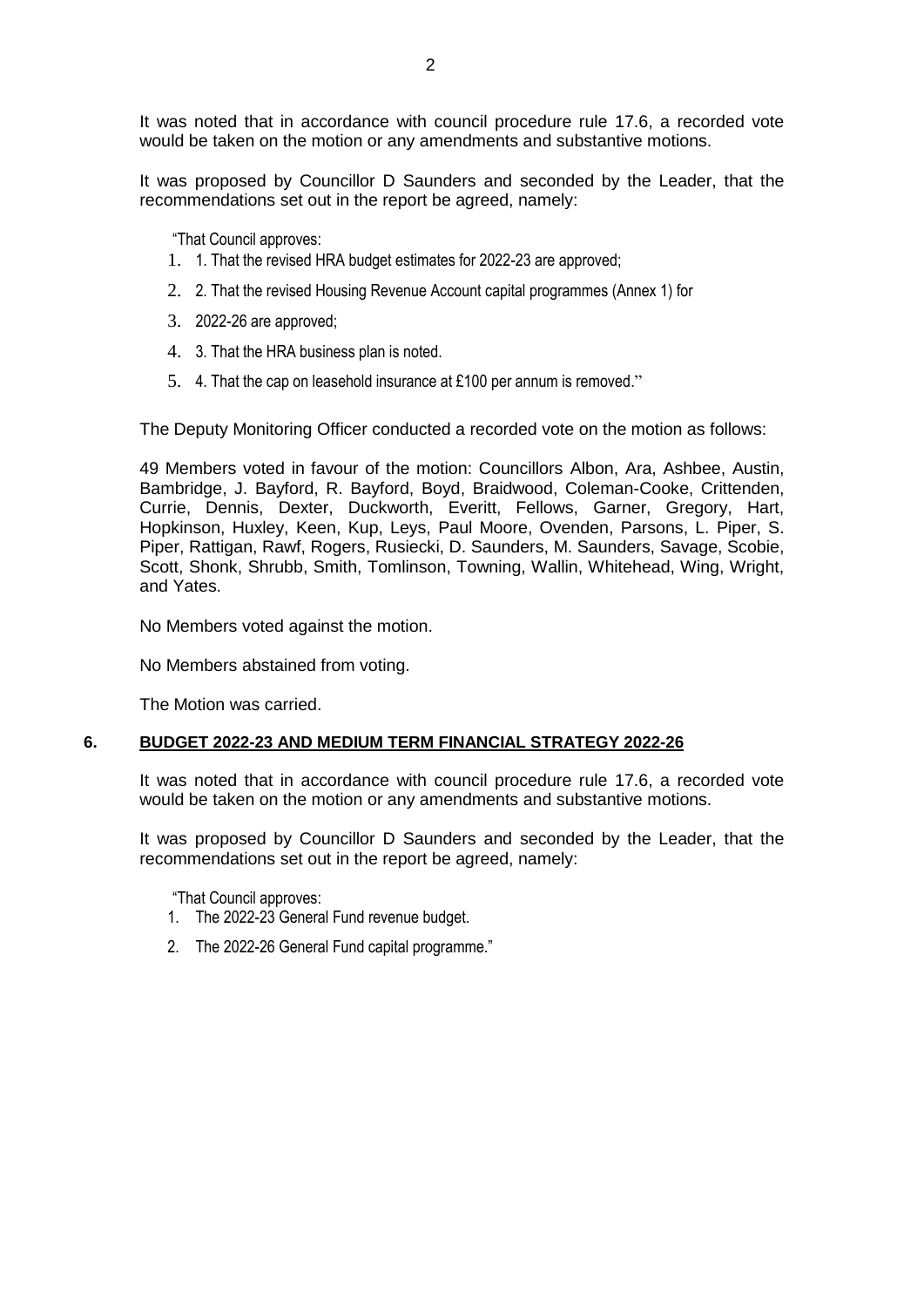Councillor Albon proposed and Councillor Everitt seconded the following amendment to the motion:

"The Conservative budget proposes to use the £549,000 to pay off debt, the Labour Group proposes to amend this budget allocation.

Instead, we propose to allocate up to £230,000 from the New Homes Bonus allocation for the capital works required to the Ramsgate Eastcliff and Viking Bay coastal lifts to ensure they are in full working order for the foreseeable future."

Following debate, the Deputy Monitoring Officer conducted a recorded vote on the amendment to the motion as follows:

19 Members voted in favour of the amendment: Councillors Albon, Ara, Austin, Crittenden, Currie, Duckworth, Everitt, Garner, Gregory, Hopkinson, Huxley, Keen, Ovenden, Rawf, Scobie, Smith, Whitehead, Wing and Yates.

30 Members voted against the amendment: Councillors Ashbee, Bambridge, J. Bayford, R. Bayford, Boyd, Braidwood, Coleman-Cooke, Dennis, Dexter, Fellows, Hart, Kup, Leys, Paul Moore, Parsons, L. Piper, S. Piper, Rattigan, Rogers, Rusiecki, D. Saunders, M. Saunders, Savage, Scott, Shonk, Shrubb, Tomlinson, Towning, Wallin and Wright.

No Members abstained from voting.

The amendment was lost.

Councillor Whitehead proposed and Councillor Rawf seconded the following amendment to the motion:

"The Conservative budget proposes to use the £549,000 to pay off debt, the Labour Group proposes to amend this budget allocation.

We propose to set aside the balance of the New Homes Bonus as allocation to part fund the provision of an additional in-house temporary accommodation."

Following debate, the Deputy Monitoring Officer conducted a recorded vote on the amendment to the motion as follows:

20 Members voted in favour of the amendment: Councillors Albon, Ara, Austin, Braidwood, Crittenden, Currie, Duckworth, Everitt, Garner, Gregory, Hopkinson, Huxley, Keen, Ovenden, Rawf, Scobie, Smith, Whitehead, Wing and Yates.

29 Members voted against the amendment: Councillors Ashbee, Bambridge, J. Bayford, R. Bayford, Boyd, Coleman-Cooke, Dennis, Dexter, Fellows, Hart, Kup, Leys, Paul Moore, Parsons, L. Piper, S. Piper, Rattigan, Rogers, Rusiecki, D. Saunders, M. Saunders, Savage, Scott, Shonk, Shrubb, Tomlinson, Towning, Wallin and Wright.

No Members abstained from voting.

The amendment was lost.